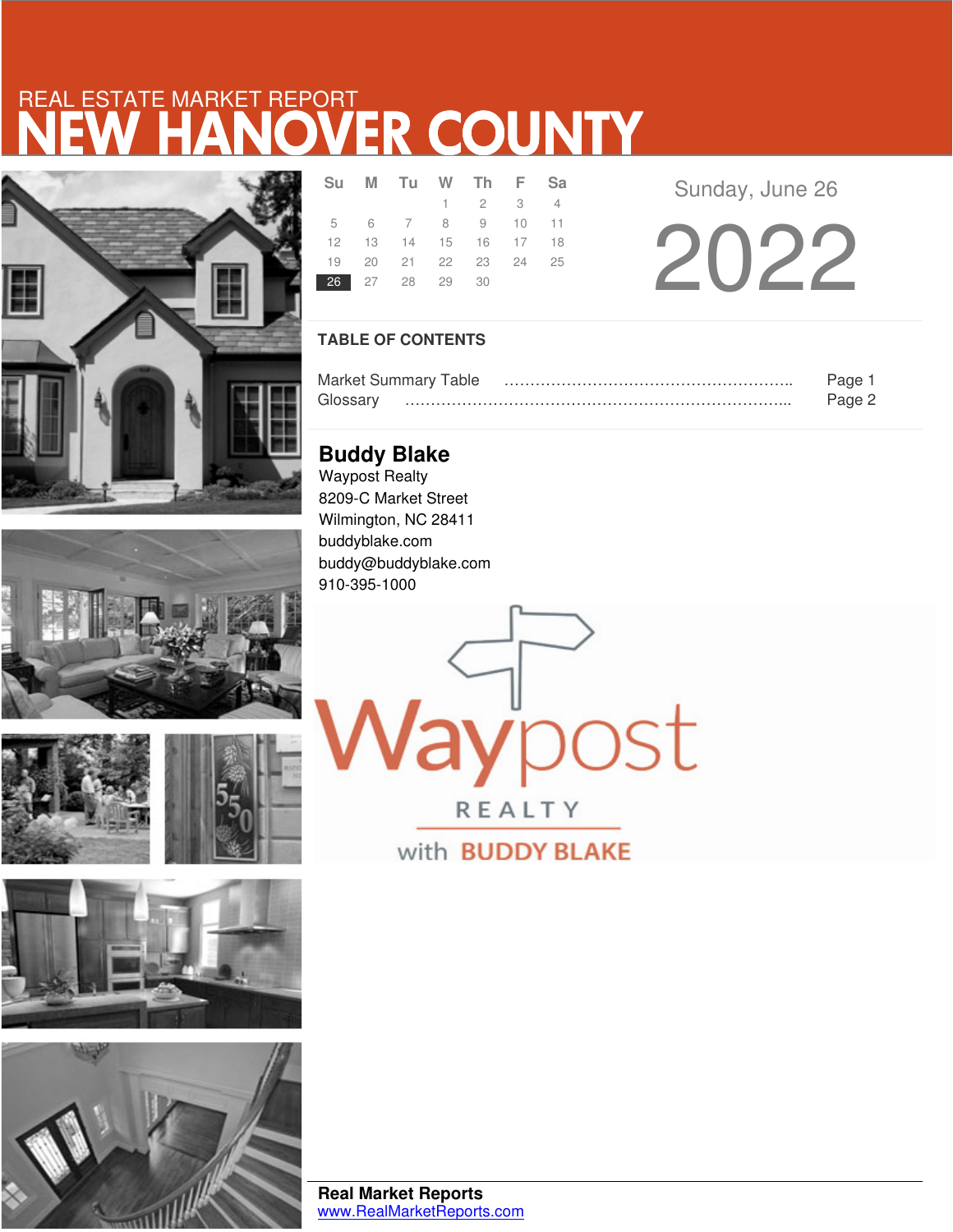## **TER COUNTY** REAL ESTATE MARKET REPORT

## Sunday, June 26, 2022

## Buddy Blake

buddy@buddyblake.com Waypost Realty 910-395-1000

| 439 PENDING <sup>[2]</sup><br><b>MARKET SUMMARY TABLE</b> |                                                                                                                                            |                 |        |                                    |                                        |                 |               |                         |                 | <b>156</b> OFF-MARKET (last 6 mos) <sup>[3]</sup> |                                    | <b>ABSORPTION RATE</b><br>(months of inventory) |                               |                                        |                               |              |
|-----------------------------------------------------------|--------------------------------------------------------------------------------------------------------------------------------------------|-----------------|--------|------------------------------------|----------------------------------------|-----------------|---------------|-------------------------|-----------------|---------------------------------------------------|------------------------------------|-------------------------------------------------|-------------------------------|----------------------------------------|-------------------------------|--------------|
|                                                           | $A = Average Value$<br><b>340 ACTIVE [1]</b><br>$M = Median Value$<br><b>1904</b> SOLD/CLOSED (last 6 months) [4]<br>$N/A = Not Available$ |                 |        |                                    |                                        |                 |               |                         |                 |                                                   |                                    |                                                 |                               |                                        |                               |              |
| Low                                                       | <b>Price Range</b><br><b>High</b>                                                                                                          | <b>Num</b><br># |        | <b>Days</b><br>on<br><b>Market</b> | <b>Current</b><br>List<br><b>Price</b> | <b>Num</b><br># | Pend<br>Ratio | <b>Num</b><br>#         | <b>Num</b><br># |                                                   | <b>Days</b><br>on<br><b>Market</b> | <b>Original</b><br>List<br><b>Price</b>         | Final<br>List<br><b>Price</b> | Sold/<br><b>Closed</b><br><b>Price</b> | List-<br><b>Sale</b><br>Ratio | Est.<br>Mos. |
| \$0                                                       | \$199,999                                                                                                                                  | 12              | Α<br>M | 70<br>51                           | \$166,100<br>179,950<br>\$             | 8               | 40%           | 10                      | 56              | Α<br>Μ                                            | 22<br>8                            | \$163,374<br>\$<br>166,200                      | \$158,167<br>\$158,250        | \$154,787<br>\$159,500                 | 98%<br>101%                   | 1.3          |
| \$200,000                                                 | \$399,999                                                                                                                                  | 68              | Α<br>M | 27<br>17                           | \$312,980<br>307,450<br>\$             | 125             | 65%           | 51                      | 876             | Α<br>M                                            | 14<br>4                            | 309,047<br>\$<br>313,240<br>\$                  | \$308,610<br>\$314,195        | \$ 314,410 102%<br>320,000 102%<br>\$  |                               | 0.5          |
| \$400,000                                                 | \$599,999                                                                                                                                  | 110             | Α<br>M | 34<br>23                           | \$<br>501,508<br>499,950<br>\$         | 183             | 62%           | 31                      | 569             | Α<br>M                                            | 21<br>4                            | 483,354<br>\$<br>463,600<br>\$                  | \$473,638<br>\$463,105        | 480,158<br>\$<br>\$<br>470,000 101%    | 101%                          | 1.2          |
| \$600,000                                                 | \$799,999                                                                                                                                  | 54              | Α<br>M | 43<br>32                           | \$708,971<br>\$698,700                 | 71              | 57%           | 14                      | 180             | Α<br>M                                            | 22<br>3                            | 662,364<br>\$<br>\$650,000                      | \$663,086<br>\$650,000        | \$ 673,957 102%<br>\$ 660,000 102%     |                               | 1.8          |
| \$800,000                                                 | \$999,999                                                                                                                                  | 24              | Α<br>M | 89<br>48                           | 914,342<br>S.<br>905,000<br>\$         | 22              | 48%           | 16                      | 97              | Α<br>M                                            | 26<br>4                            | 899,487<br>\$<br>895,000<br>\$                  | \$ 888,003<br>\$885,000       | \$891,027<br>883,000 100%<br>\$        | 100%                          | 1.5          |
| \$1,000,000                                               | \$1,199,999                                                                                                                                | 15              | A<br>M | 72<br>53                           | \$1,116,417<br>\$1,100,000             | 15              | 50%           | $6\phantom{1}6$         | 34              | Α<br>M                                            | 43<br>8                            | \$1,098,018<br>\$1,100,000                      | \$1,102,132<br>\$1,100,000    | \$1,087,912<br>\$1,100,000             | 99%<br>100%                   | 2.6          |
| \$1,200,000                                               | \$1,399,999                                                                                                                                | 10              | Α<br>M | 42<br>26                           | \$1,302,500<br>\$1,297,500             | $\overline{2}$  | 17%           | 11                      | 37              | Α<br>Μ                                            | 34<br>6                            | \$1,303,761<br>\$1,295,000                      | \$1,292,589<br>\$1,295,000    | \$1,282,735<br>\$1,280,000             | 99%<br>99%                    | 1.6          |
| \$1,400,000                                               | \$1,599,999                                                                                                                                | 6               | A<br>M | 70<br>34                           | \$1,525,000<br>\$1,500,000             | 4               | 40%           | $6\phantom{1}6$         | 13              | Α<br>M                                            | 32<br>$\overline{7}$               | \$1,469,192<br>\$1,450,000                      | \$1,476,885<br>\$1,450,000    | \$1,454,346<br>\$1,430,000             | 98%<br>99%                    | 2.8          |
| \$1,600,000                                               | \$1,799,999                                                                                                                                | 8               | Α<br>M | 231<br>111                         | \$1,712,675<br>\$1,724,450             | 3               | 27%           | $\overline{\mathbf{2}}$ | 11              | Α<br>Μ                                            | 78<br>$\overline{7}$               | \$1,768,091<br>\$1,695,000                      | \$1,706,264<br>\$1,695,000    | \$1,682,636<br>\$1,700,000             | 99%<br>100%                   | 4.4          |
| \$1,800,000                                               | \$1,999,999                                                                                                                                | 7               | A<br>M | 136<br>47                          | \$1,878,414<br>\$1,899,000             | $\overline{2}$  | 22%           | 1                       | 8               | Α<br>M                                            | 182<br>59                          | \$2,093,625<br>\$2,125,000                      | \$1,942,988<br>\$1,950,000    | \$1,874,688<br>\$1,875,000             | 96%<br>96%                    | 5.3          |
| \$2,000,000                                               | \$2,199,999                                                                                                                                | $\overline{2}$  | Α<br>M | 53<br>53                           | \$2,195,000<br>\$2,195,000             | 1               | 33%           | 1                       | 3               | Α<br>Μ                                            | 76<br>4                            | \$2,190,000<br>\$2,000,000                      | \$2,065,000<br>\$2,000,000    | \$2,033,333<br>\$2,000,000             | 98%<br>100%                   | 4            |
| \$2,200,000                                               | \$2,399,999                                                                                                                                | 3               | Α<br>M | 63<br>58                           | \$2,283,000<br>\$2,250,000             | 1               | 25%           | $\theta$                | 3               | Α<br>M                                            | 0                                  | \$2,268,033<br>\$2,292,100                      | \$2,268,033<br>\$2,292,100    | \$2,253,033<br>\$2,250,000             | 99%<br>98%                    | 6            |
| \$2,400,000                                               | \$2,599,999                                                                                                                                | 3               | Α<br>M | 18<br>5                            | \$2,500,000<br>\$2,500,000             | 0               |               | $\bf{0}$                | 3               | Α<br>M                                            | 106<br>31                          | \$2,766,667<br>\$2,500,000                      | \$2,716,667<br>\$2,650,000    | \$2,517,333<br>\$2,485,000             | 93%<br>94%                    | 6            |
| \$2,600,000                                               | \$2,799,999                                                                                                                                | $\overline{2}$  | Α<br>M | 42<br>42                           | \$2,709,500<br>\$2,709,500             | $\Box$          |               | $\theta$                |                 | Α<br>M                                            | 76<br>76                           | \$3,195,000<br>\$3,195,000                      | \$2,845,000<br>\$2,845,000    | \$2,725,000<br>\$2,725,000             | 96%<br>96%                    | 12           |
| \$2,800,000                                               | $^{+}$                                                                                                                                     | 16              | Α<br>M | 123<br>41                          | \$6,099,313<br>\$4,597,000             | $\overline{2}$  | 11%           | 7                       | 13              | Α<br>М                                            | 78<br>6                            | \$4,883,846<br>\$3,800,000                      | \$5,578,000<br>\$4,395,000    | \$5,288,077<br>\$4,000,000             | 95%<br>91%                    | 7.4          |
|                                                           | <b>Market Totals</b>                                                                                                                       | 340             |        |                                    |                                        | 439             | 56%           | 156                     | 1904            |                                                   |                                    |                                                 |                               |                                        |                               | 1.1          |
| <b>Market Averages</b>                                    |                                                                                                                                            |                 |        | 53                                 | \$959,379                              |                 |               |                         |                 |                                                   | 21                                 | \$520,277                                       | \$519,701                     | \$521,947 100%                         |                               |              |
|                                                           | <b>Market Medians</b><br>Date Range (Off-Market & Sold) = 12/26/2021 to 06/26/2022                                                         |                 |        | 29                                 | \$549,712                              |                 |               |                         |                 |                                                   | 4                                  | \$395,000<br><b>Favors Sellers</b>              | \$395,295                     | \$400,495 101%<br><b>Favors Buyers</b> |                               |              |

Data believed to be accurate but not guaranteed.

Status = [1] Active; [2] Pending; [3] Cancelled, Expired, Withdrawn; [4] Closed

County = New Hanover

Sub-Type = Single Family Residence